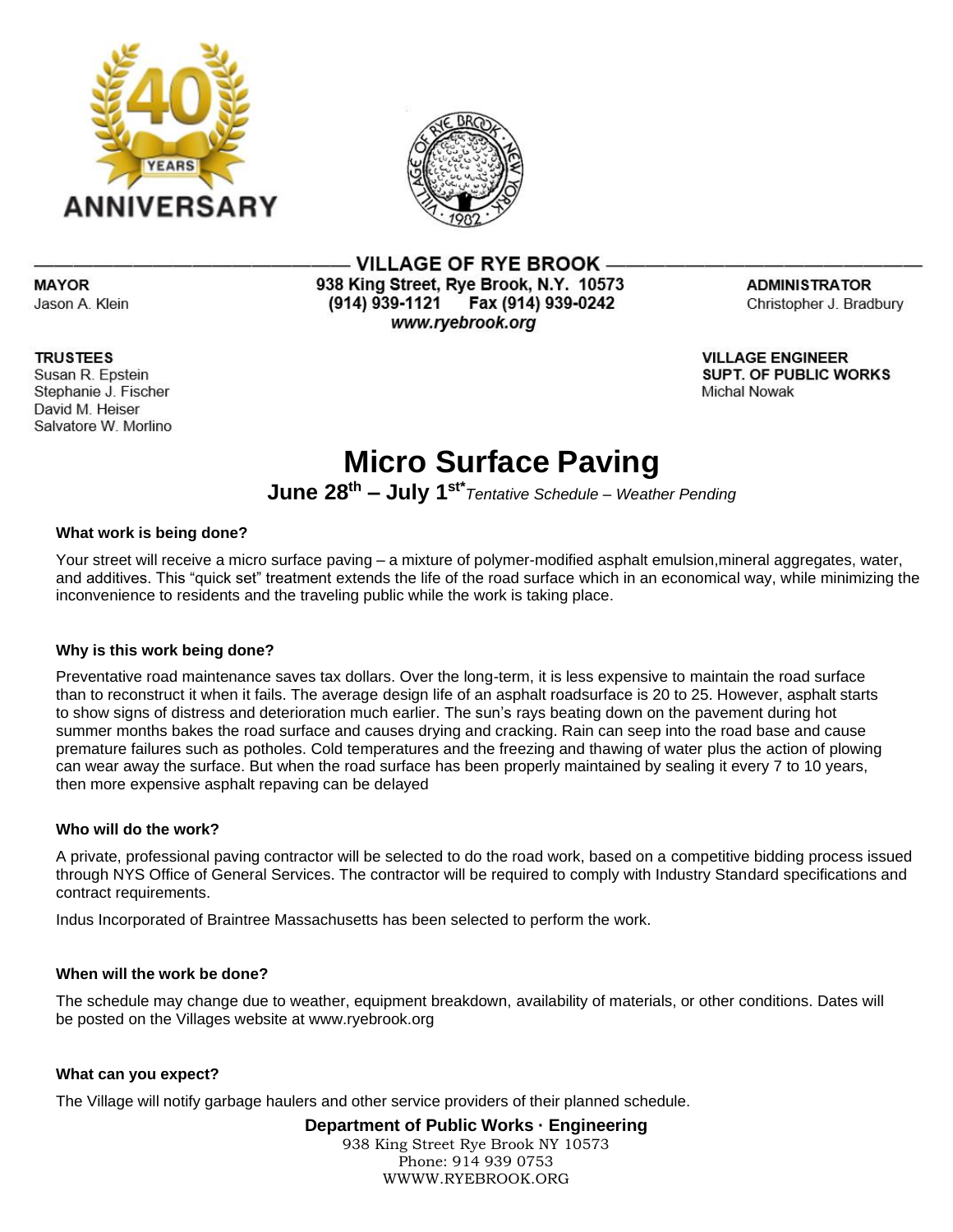**No Parking** will be allowed on the streets to be treated that day. You will be asked to park your vehicle(s) off the streets to be treated by 7 a.m. on the day the work is scheduled to occur.

Vehicles **will be towed** if necessary. On the **scheduled day**, traffic on your street will be restricted and will be controlled by traffic control and or police details. The micro surface will be completed over the course of two to three days. Work will not start before 7 a.m. and will usually be completed by 7:00 p.m. While the micro surface is being placed and cured on your side of the street, *no vehicle access to or from your driveway will be allowed for a period of up to 1 hour*. Please plan accordingly. Your road will be open by the end of work each day. At all times watch for direction from the flaggers. Unfortunately we cannot give exact dates and times of work as the schedule is very fluid due to many external factors.



#### **What do you need to know?**

The micro surface is applied as a liquid and requires 60 minutes or more to solidify before the



surface is ready for traffic. During this time, please keep children and pets off the road surface. Prior to drying, the micro surface is very messy and does not clean up easily. It will stick to shoes, carpet, and cars. Also, please do not allow water to run onto the street starting the night before the micro surface **this includes using sprinklers**. The surface must be free of standing water.

During the first **few weeks after** the micro-surface, it may look like the surface is unfinished, that sealant is everywhere, and that the color is changing. This is all part of the normal process. Vehicles driving over the micro surface treatment help roll and smooth the surface. While this is happening, some rocks loosen from the mixture and minor rips, or tears may appear, this is normal.

Within a **few weeks after** the micro surface treatment is applied, crews will inspect your street,sweep up loose gravel, make necessary surface repairs, and replace any pavement markings. Within about six months, the street that was black/brown when first treated eventually ends up the familiar dark gray color and begins to smoothen.

**Work zones can be dangerous. Be attentive and use caution around the work zone.Watch for and follow the directions of the flaggers.**



We recognize that the techniques being utilized are the nontraditional ones used in the past and ask for the understanding that the end result is safe, stable roads.

We recognize that this road work may cause you some short-term inconvenience. Please keep in mindthat the result is a long-term benefit.

Your feedback is important to us. After the paving is finished, please let us know what we did well andhow we can improve.

> **Department of Public Works · Engineering** 938 King Street Rye Brook NY 10573

Phone: 914 939 0753 WWWW.RYEBROOK.ORG